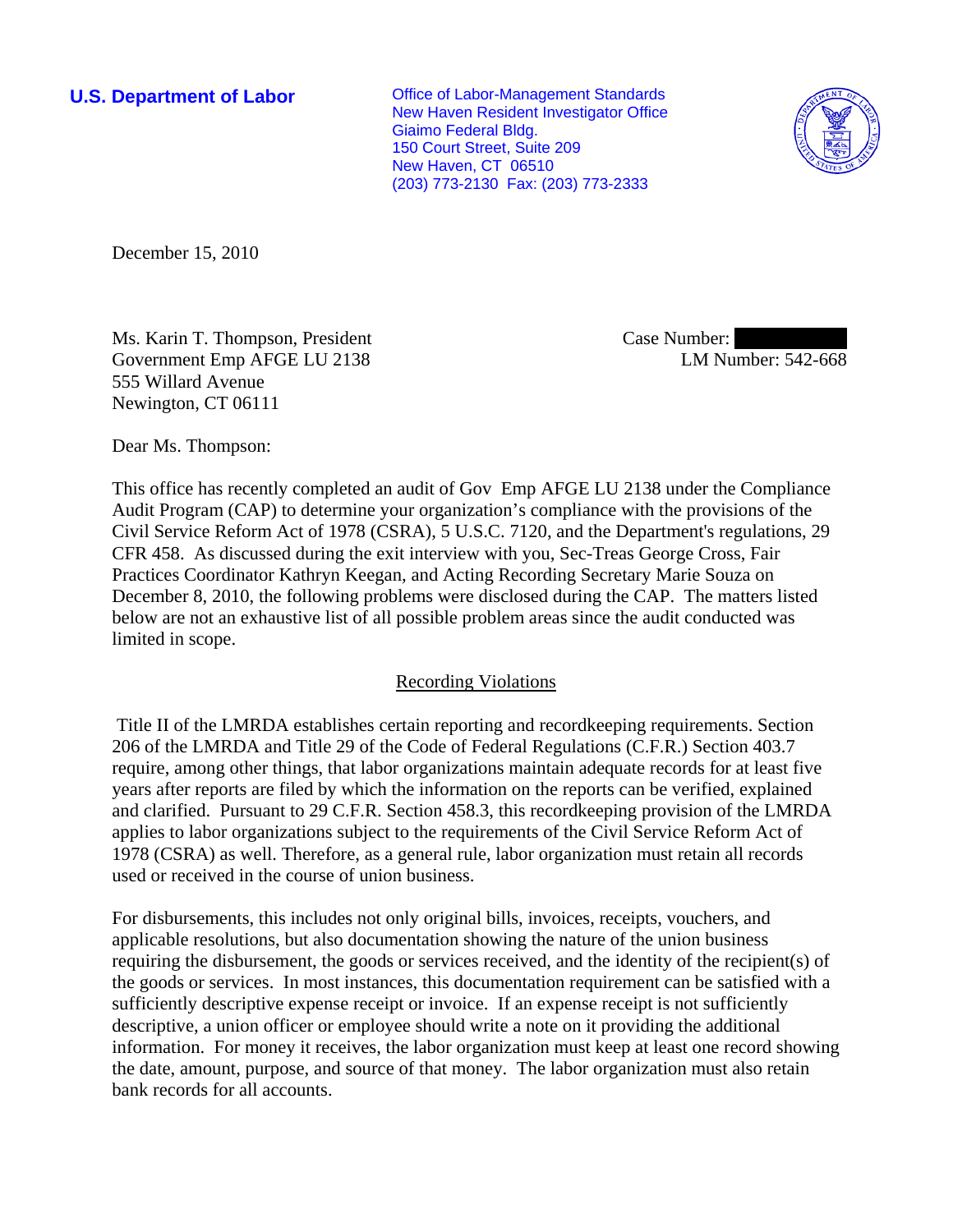The audit of Local 2138's 2009 records revealed the following recordkeeping violation:

## Recordkeeping Violation

## 1. Information not Recorded in Meeting Minutes

While information in the November 2009 minutes indicated that a meeting was held in October 2009, and that it was a contentious meeting, in which various items were discussed, there were no minutes for the October meeting in your files. During the audit, you indicated that some union records had been removed from the union office while you were out sick in 2009, and that the October minutes had never been recovered. Minutes of all membership or executive board meetings must report any disbursement authorizations made at those meetings.

Based on your assurance that Local 2138 will retain adequate documentation in the future, OLMS will take no further enforcement action at this time regarding the above violations.

#### Reporting Violations

Pursuant to 29 C.F.R., Section 458.3, the reporting requirement under 29 C.F.R. Section 403.2 (see Section 201(b) of the Labor-Management Reporting and Disclosure Act (LMRDA)) is made applicable to labor organizations subject to the requirements of the CSRA. This provision requires labor organizations to file annual financial reports that accurately disclose their financial condition and operations. The audit disclosed a violation of this requirement. The Labor Organization Annual Report (LM-3) filed by Local 2138 for fiscal year ending December 21, 2009, was deficient in the following areas:

1. Disbursements to Officers (LM-3)

Local 2138 did not include some reimbursements to officers totaling at least \$347 in the amounts reported Item 24 (All Officers and Disbursements to Officers). It appears the union erroneously reported these payments in Item 54, Other Disbursements. These omissions included a reissued check (# $\;$ , for \$59.50) and a reimbursement check (# $\;$ , for \$40.10) paid to Secretary-Treasurer George Cross, a reimbursement for amounts spent on a retirement party (# ||||||||||||||||||||||||||| \$230) paid to President Karin Thompson, and reimbursement for postage costs to Chief Steward Elizabeth McElrath  $(\# \quad$ , for \$17.50).

The union must report most direct disbursements to Local 2138 officers and some indirect disbursements made on behalf of its officers in Item 24. A "direct disbursement" to an officer is a payment made to an officer in the form of cash, property, goods, services, or other things of value. See the instructions for Item 24 for a discussion of certain direct disbursements to officers that do not have to be reported in Item 24. An "indirect disbursement" to an officer is a payment to another party (including a credit card company) for cash, property, goods, services, or other things of value received by or on behalf of an officer. However, indirect disbursements for temporary lodging (such as a union check